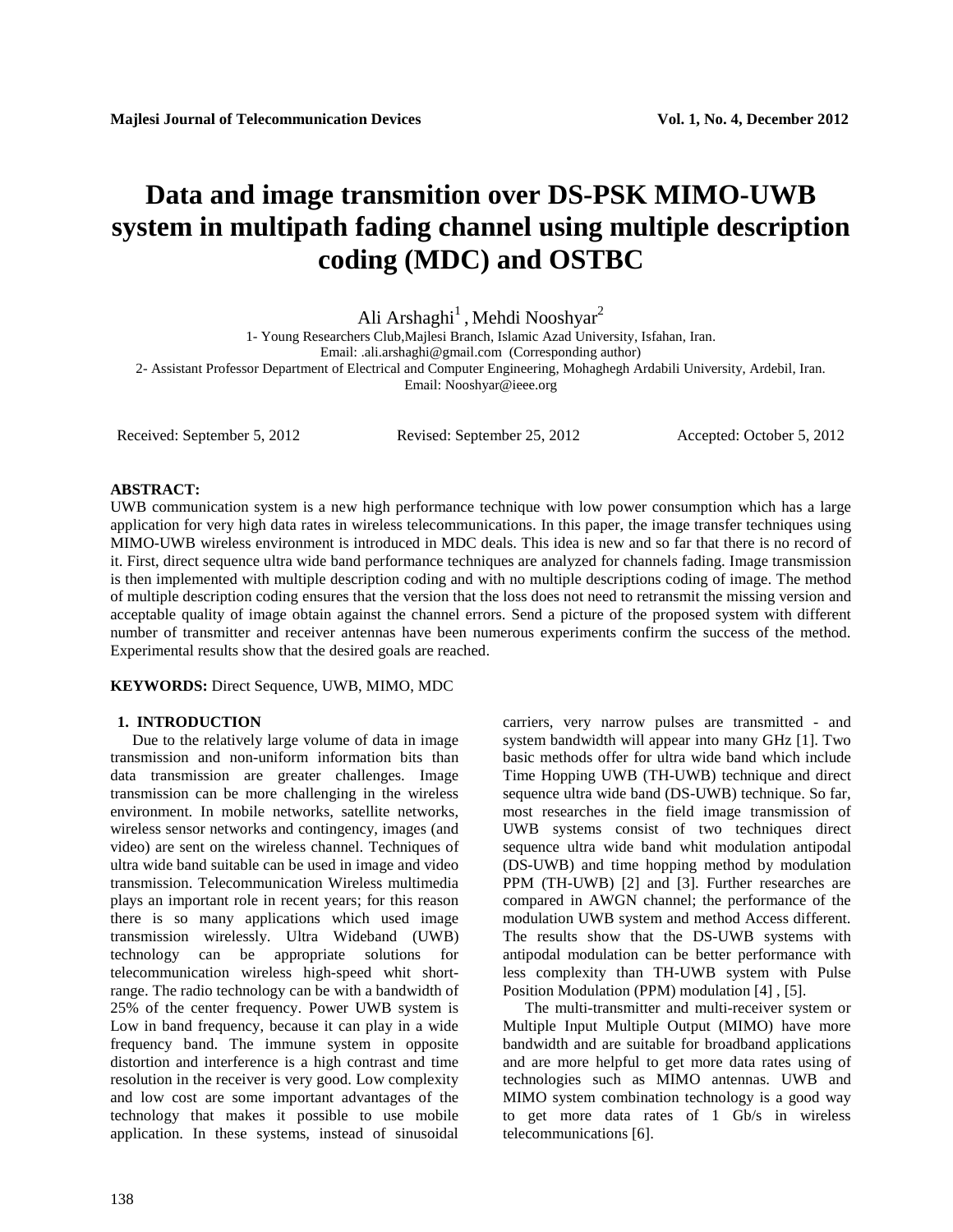Multiple Description Coding (MDC) technique is a technique that is suited to wireless environments where the risk of losing data. These techniques are used in order to more protect on image transmission and resist data transmitted over wireless channels. MDC In contrast competing methods such as, Multi Layer Coding (MLC) or Joint Source Channel Coding (JSCC) exist that in any case research work for various channel models have been implemented [7].

This paper presents the technique direct sequence ultra wide band in modulation PSK (DS-UWB) and combines MIMO systems that are a new research. Performance of the proposed system survey in fading channel and send image whit method Multiple Description Coding (MDC) have been conducted and the simulation results are compared together with MDC and SDC.

The paper is structured as follows: In Section 2 the model's DS-UWB system with PSK modulation is investigated. In Section 3 multiple descriptions coding of the image and its implementation is discussed. MIMO system is then described in Section 4. In Section 5 the results of several simulations are presented by changing the parameters that influence in the implementation of the ideas which are achieved in this article. Finally, in Section 6 the conclusions and ideas for future work are discussed.

### **2. DS-UWB SYSTEM MODEL**

### **2.1. Transmit Signal DS-UWB System**

We give a direct sequence spread spectrum UWB system with  $N<sub>u</sub>$  multiple access users. Block diagram DS-PAM UWB system for a user is shown in Fig.1.



**Fig.1** Transmission diagram of the DS-PSK-UWB System

 Each user has a pseudo-noise sequence for per data symbol (a period  $T_f$ ) with  $N_c$  the chip so that  $N_c T_c = T_f$  and  $N_c$  is the spread spectrum processing gain. A typical transmitted signal of the the  $\mathbf{k}^{\text{th}}$  user can be expressed as follows [4].

(1)

$$
s_{tr}^{(k)}(t) = \sum_{j=-\infty}^{+\infty} \sum_{n=0}^{N_c-1} d_j^{(k)} c_n^{(k)} w_{tr} (t - jT_f - nT_c)
$$

where index *j* is the frame number, *t* independent parameter time,  $T_f$  is period symbol of the message,  $\langle D_j^{(k)} \rangle$  is the binary information bit,  $\langle d_j^{(k)} \rangle$  is the modulated data symbols by user kth in jth frame with  $(k) = 2R(k)$   $N$  is the pulse  $D_{\bigcup}^{[k]}/N_{\mathcal{S}}$ ,  $N_{\mathcal{S}}$  is the pulse repetition time,  $d_j^{(k)} = 2D_{j/N_s}^{(k)}$ , *N<sub>s</sub>* is the pulse repetition time,

 $T_c$  is the chip time and  $C_n^{(k)}$  spread chips and  $w_{tr}(t)$ is the transmitted monocycle waveform [4].

### **2.2. Received Signal**

Received signal by  $K^{th}$  user at the receiver is equal to [4].

$$
r(t) = \frac{Nu}{\sum A_k s_{rec}^{(k)}} (t - t_k) + n(t)
$$
 (2)

*Ak* Suggests attenuation received signal  $s_{rec}^{(k)}(t-\ddagger k)$  from K<sup>th</sup> transmitter. <sup> $\ddagger k$ </sup> is the propagation delay between the transmitter and receiver and  $n(t)$  the AWGN noise that modeled as  $N(0, \frac{1}{n})$ . .

Number of transmitters and signal amplitude ( $A_k$ ) is assumed constant. The main assumption is gotten by ideal channel. Any signal only suffered one weakening and the delay is constant. A system with the ideal channel transmit pulse waveform *wtr* varies to transferred pulse waveform *wrec* into the receiver which effects on transmitter and receiver antennas. In Reference [8], [9], the following mathematical model for the received narrow pulse waveform is proposed.

$$
w_{rec}(t + T_w/2) = \left[1 - 4f(t/\tau_m)\right]^2 \text{exp}
$$
  

$$
\left(-2f(t/\tau_m)\right)^2
$$
 (3)

 $T_W$  The pulse duration and  $\frac{1}{T}$  pulse width parameters. This model is based on empirical measurements obtained and the waveform is shown in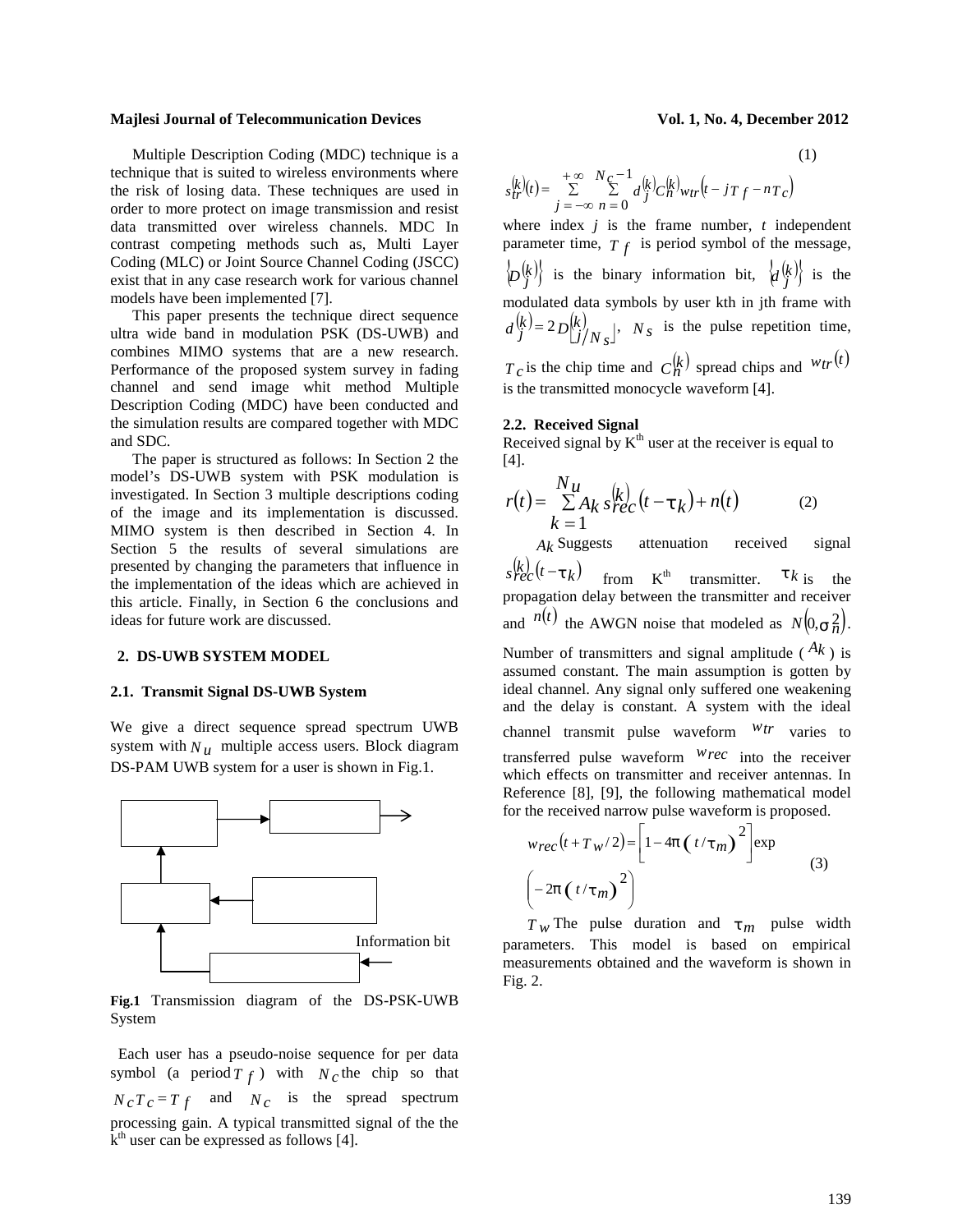

**Fig. 2**: A narrow pulse waveform received by the relationship (3) Model DS-UWB systems

### **2.1 Structure of receivers in DS-UWB systems**

Received signal of the user 1 in  $j<sup>th</sup>$  frame can be presented as [4]:

$$
r(t) = A_1 \sum_{n=0}^{N_C-1} d_j^{(1)} p_n^{(1)} w_{rec}(t-1) - jT_f - nT_C)
$$
  
\n
$$
+ n_{tot}(t)
$$
\n
$$
t^2 = T_C^{-1} \int_{-\infty}^{+\infty} \int_{-\infty}^{+\infty} w_n^{(1)} w_{rec}(t-1) d\mu_{C} \qquad (4)
$$
\n
$$
t^2 = T_C^{-1} \int_{-\infty}^{+\infty} \int_{-\infty}^{+\infty} w_n^{(1)} w_{rec}(t-1) d\mu_{C} \qquad (5.2)
$$

Receiver based observation on the received signal  $r(t)$  in the time period during  $T_f = N_c T_c$  must decision which the bit be  $d^{(1)}_J$  is 1 or minus 1.  $n_{tot}(t)$   $\left(\begin{array}{c}k=2 \ A_1^2\end{array}\right)$ represents the interference and noise.

$$
n_{tot}(t) = \frac{N_{\mu}}{\sum A_k s_{\text{PC}}^{(k)}} (t - \mathbf{t}_k) + n(t) \tag{5}
$$
\n
$$
p_e(N_{\mu} =
$$

 We assume that the receiver is adapted to the transmit signal of the first user, so knows the delay time and pseudo-random sequence of this user. It is assumed that the local oscillator instrument and the pseudo-random sequence in the receiver are synchronized with the transmitter. The receiver block diagram is depicted in Fig. 3.



**Fig. 3**. Structure of receivers in DS-UWB

**2.2 signal to noise in the receiver DS-UWB system**

Signal to noise ratio at the receiver can be calculated as follows [4].

$$
SNR_{out}(N_{u}) = \begin{bmatrix} SNR_{out}^{-1}(1) + \frac{N_{s}N_{c}E_{w}^{2}}{T_{d}^{2}} \\ \frac{N_{u}}{K_{c}^{2}}(A_{k}/A_{1})^{2} \end{bmatrix}^{-1}
$$
(6)

When the single use case is considered, the SNR is

$$
SNR_{out}(1) = \frac{N_s N_c A_1^2 E_w}{\frac{2}{n}}
$$
 (7)

The shape of the signal energy is defined

$$
E_W = \int_{-\infty}^{+\infty} w_{\text{rec}}^2(x) dx \tag{8}
$$

In equation (6),  $\pm \frac{2}{a}$  is the variance of interference in a chip caused of a pulse of interference and equal is:

$$
ta2 = Tc-1 t1+\infty \left[ t-\infty+\infty \left( x-s \right) w_{rec}(x) dx \right] ds
$$
 (9)

The system probability of error can be shown as

$$
p_e(w_u) = Q \left[ \left( \frac{\left[ N_s N_c A_1^2 E_w \right]^{-1} + \left[ N_s N_c E_w^2 \right]^{-1} \right]^{-\frac{1}{2}}}{\sum_{k=2}^{N_u} \left( \frac{A_k^2}{A_1^2} \right)} \right]^{-1} \right]^{-\frac{1}{2}} \qquad (10)
$$

If  $N<sub>u</sub> = 1$  The system probability of error is

$$
p_e(N_u = 1) = Q\left(\sqrt{\frac{N_s N_c A_1^2 E_w}{\tau_n^2}}\right) \tag{11}
$$

# **3. MULTIPLE DESCRIPTION CODING**

Multiple description coding is a source coding techniques that protect the image quality in against the errors of the channel. In Figure 4 a block diagram of the overall four description coding drawn. According to Figure 4 original input image to two or more versions data tht of the so-called version (subimage) will be divided.

Each of versions separate have satisfactory quality of the original image to their. If all copies must be received at the receiver, then the decoder whit quality very good reconstructed image data. But if the number of copies that are lost when crossing the channel decoder with the quality relatively low reconstructed data.

Decoders shows obtained copies, Decoder 1234 for example, indicate that all four versions 1,2,3,4 have been received and rest of decoders express the version numbers. Decode a string of input symbols  $\{X_k\}_{k=1}^N$  is transmitted through the four channels,  $\sum_{k=1}^{N}$  is transmitted through the four channels,  $\left\{\hat{X}^{i,k}\right\}_{k=1}^{N}$  is string rebuild of the decoder's ith.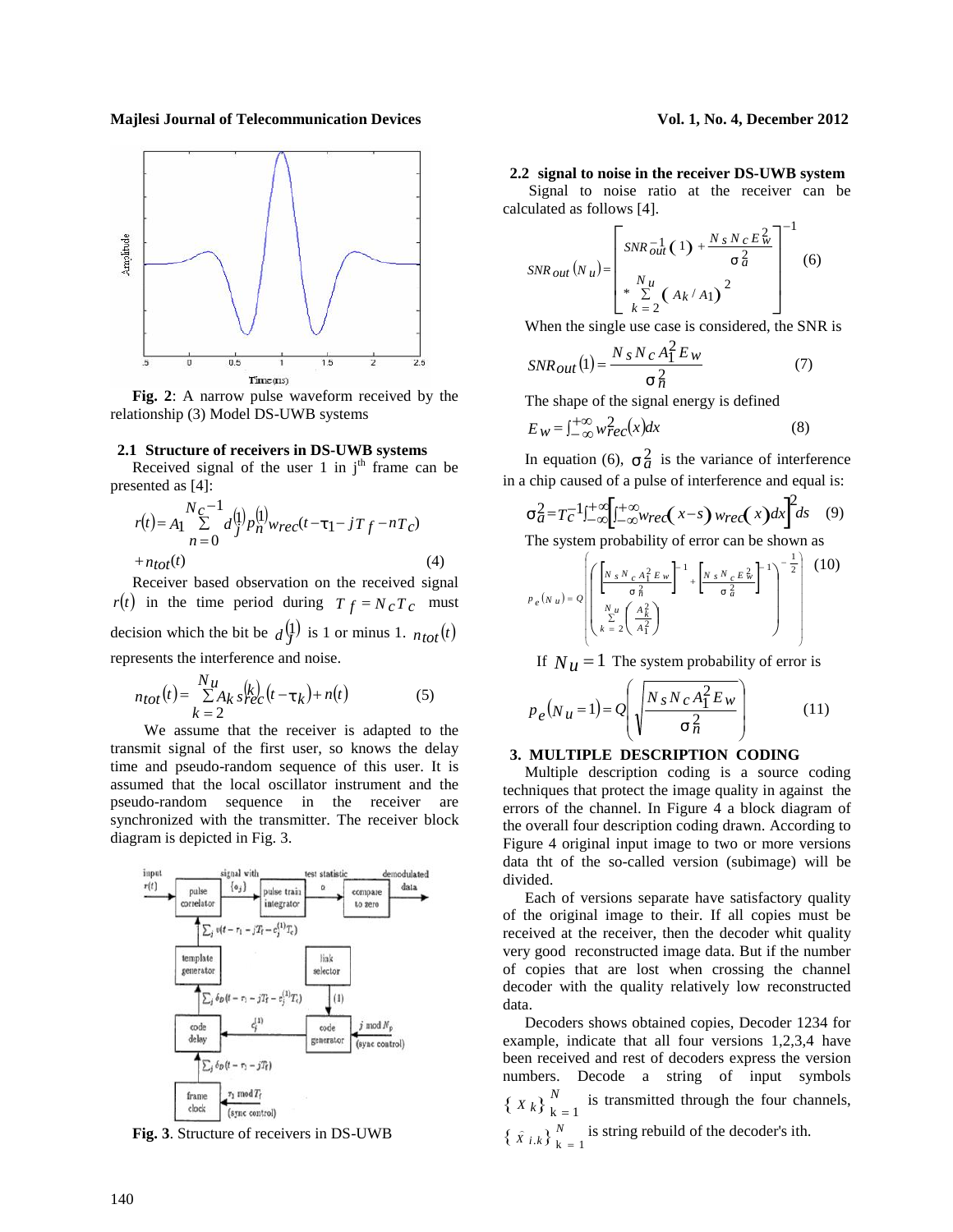

**Fig. 4.** The structure of four versions coding system based DCT

# **3.1. Multiple description coding of the image with the DCT transform**

In original image make 4 sub-image using MDC and each version is divided to the  $4 \times 4$  block. After that, we calculate the DCT transform of each block After the DC coefficient and the next two ac coefficients of the blocks can be mapped to a vector and done procedures the quantizing, source and channel coding and Spreading and modulate and we'll send signals to the channel, and in the receiver will do the reverse this steps.

Subsampling methods in Figure 5 in this form can assume as circle pixels in Version 1 and square pixels in Version 2 and the rhombus-shaped in version 3 and stars pixels in version 4 are separated of the original image.



**Fig. 5**. Polyphase Subsampling in place domain (Image)

# **4. MIMO**

To bring most of the 50 Mb/s data rates, some technologies such as MIMO antennas and OFDM must be used. As recommended in the IEEE802.11n. To reach the target of 1 Gb/s, more advanced techniques should be used. UWB technology combined with MIMO might provide a solution. Fig. 6 shows a MIMO system.



This system can be expressed as the following equations and discrete-time model:

$$
\begin{bmatrix} y_1 \\ \bullet \\ \bullet \\ y_m \end{bmatrix} = \begin{bmatrix} h_{11} & \bullet & \bullet & \bullet & h_{1n} \\ \bullet & \bullet & & \bullet \\ \bullet & & \bullet & & \bullet \\ h_{m1} & \bullet & \bullet & \bullet & h_{mn} \end{bmatrix} \begin{bmatrix} x_1 \\ \bullet \\ \bullet \\ x_n \end{bmatrix} + \begin{bmatrix} N_1 \\ \bullet \\ \bullet \\ N_m \end{bmatrix}
$$
(12)  

$$
\overline{y} = H\overline{x} + \overline{N}
$$
(13)

where  $\bar{x}$  The transmitted symbols n-dimensional,  $\overline{N}$  is the m-dimensional additive white Gaussian noise (AWGN) vector, H contains zero mean complex circular Gaussian random variables  $h_{ij}$  that represent the (gain) channel from transmit antenna *j* to receive antenna *i* [10].

In wireless communication networks, the performance is improved by using spatial diversity. In a wireless communication system, because there is Fading coefficient error in the mean value of the signal to noise ratio, AWGN channels has increased a lot. The use of spatial diversity (multiple antennas at the transmitter or receiver use), including ways to deal with the effects destructive of the channel is. Composition spatial diversity whit type of diversity of diversity, such as time or frequency, can dramatically improve system performance. Codes, time - space, they simultaneously make the degree of diversity in time and space.

In this study, the MIMO system can be used for diversity. In MIMO system we use in orthogonal spacetime block code (OSTBC) encoder for encoding an input symbol sequence. The block maps the input symbols block-wise and concatenates the output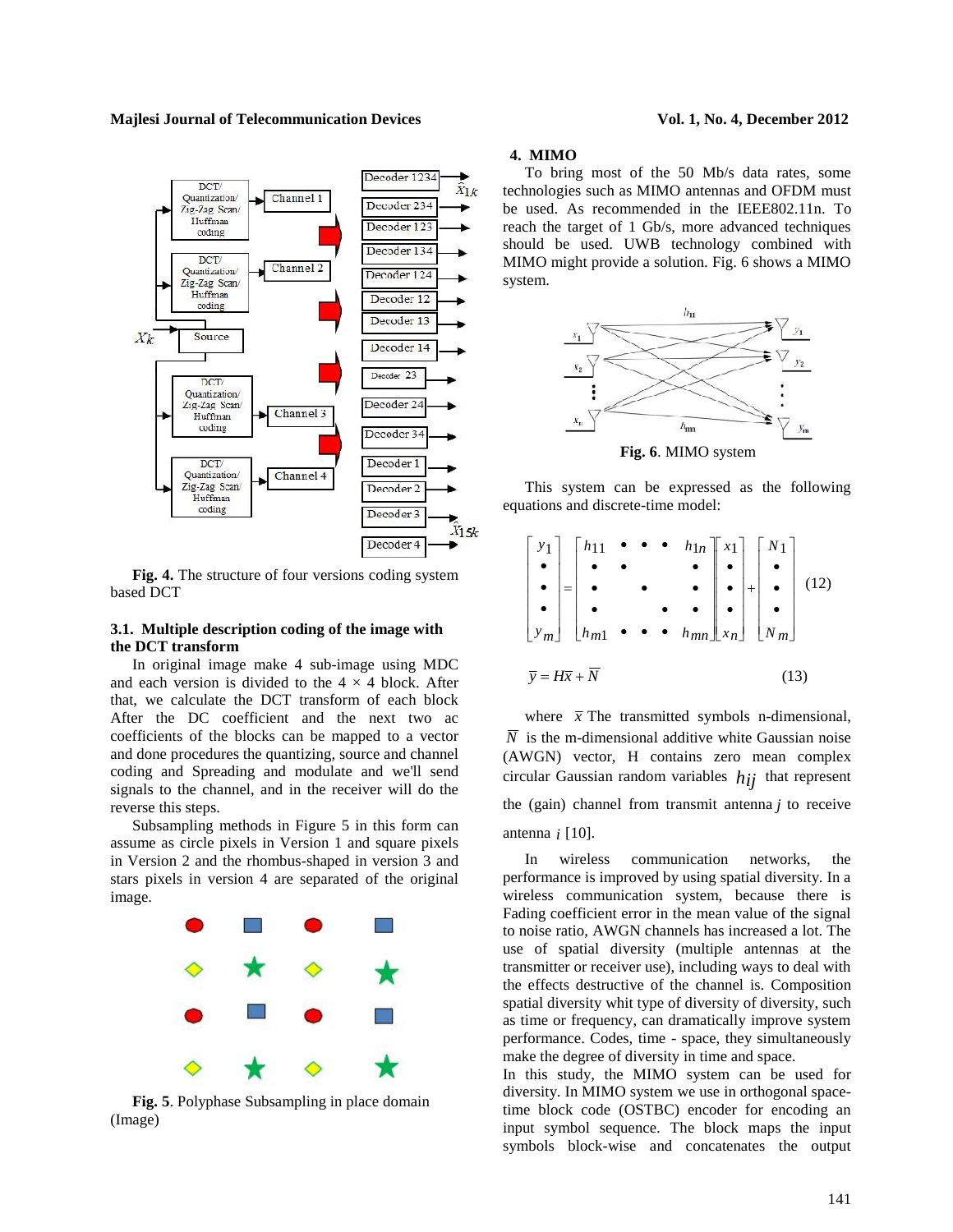codeword matrices in the time domain. This block outputs the input block symbols in the codeword matrix are accession. Also, we use in OSTBC combiner which combines the input signal (from all of the receive antennas) and the channel estimate signal to extract the soft information of the symbols encoded by an OSTBC. A symbol demodulator or decoder would follow the Combiner object in a MIMO communications system.

Often to measure the quality of the reconstructed image (after processing) to measure PSNR (peak signal-to-noise ratio) with the definition of the following equations are used to:

$$
MSE = \frac{1}{M*N} \sum M, N \left[ I_1(m,n) - I_2(m,n) \right]^2 (14)
$$
DS-PSK  
\n
$$
PSNR = 10 \log_{10} \frac{255^2}{MSE}
$$
 (15) Average PSNR values for different  
\nlost using multiple description cod

256 is the levels of gray, *M*, *N* number of rows and columns entry image, *MSE* represents the cumulative squared error between the reconstruct and the original image,  $I_1$  the original image  $I_2$  is reconstructed image. What the lower the value of MSE, the lower the error and will be higher amount of PSNR.

Defined as SNR (Signal-to-Noise Ratio)

$$
SNR = \frac{E_S}{N_0} \tag{16}
$$

Where  $E<sub>S</sub>$  is energy per symbol transmitted by the modulator and  $N_0$  is the noise power spectral density of the actual channel.

# **5. SIMULATIONS RESULTS**

Image received DS-PSK UWB system using the MDC whit four copies received to the dimensions of  $128 \times 128$ , and channel Fading and SNR = 15dB, and MIMO  $2 \times 2$  and the signals are Spread. The version shown in Figs. 7, 8, 9, 10. Fig.7-fig.10 show the version of dc coefficient and ac side which two coefficient principal versions has been received. The combinations of these four versions are obtained a image whit size  $256 \times 256$ .



Reconstructed images of the 4 versions of  $128 \times$ 128 are shown in Fig. 11 to dimension  $256 \times 256$ . This version received simulated for different SNR, and the  $SNR = 15dB$  showed in here.



 $2(14)$  DS-PSK **Fig. 11**. Image after composition of the sub image

MSE (13) lost using multiple description coding whit DCT Average PSNR values for different versions of the transform are shown in Table 1. In cases where a prescription is lost, with versions obtained by averaging the match pixels, are obtained approximations copies of the lost.

| <b>Table 1.</b> PSNR to the state of lost prescriptions |  |
|---------------------------------------------------------|--|
|---------------------------------------------------------|--|

| Number of   | <b>PSNR</b>  |
|-------------|--------------|
| copies lost | $SNR = 15dB$ |
|             | 22.2667      |
|             | 22.0501      |
|             | 21.7961      |
|             | 21.3668      |

Coefficients in Table 2 PSNR Image received for state that only dc coefficient original version have been received, it shows. PSNR image reconstructed in this case based on the number of copies is lost investigate.

**Table 2**. PSNR DC coefficient images

| $\alpha$ 2. The vector coordination in $\alpha$ |              |  |  |
|-------------------------------------------------|--------------|--|--|
| Number of                                       | <b>PSNR</b>  |  |  |
| copies lost                                     | $SNR = 15dB$ |  |  |
|                                                 | 19.1936      |  |  |
|                                                 | 19.2127      |  |  |
|                                                 | 19.1929      |  |  |
|                                                 | 19.1416      |  |  |

It is observed from PSNR that image by 3 coefficients in dc and ac copies to be sent above is than image that just a coefficients dc of his version is sent. Fig. 12 shows PSNR values for the number of copies that have been lost.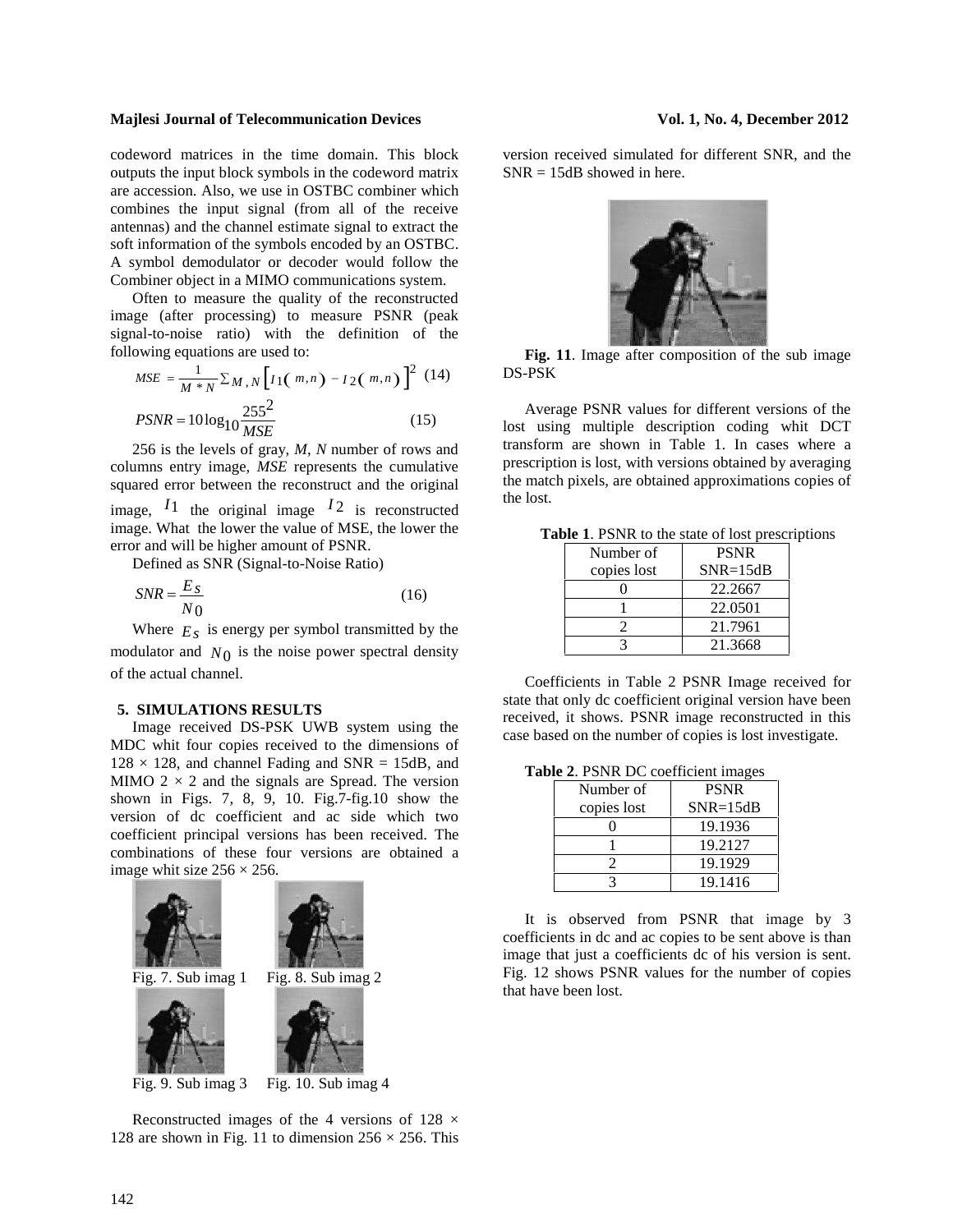

**Fig. 12**. Mean values of PSNR (dB) for different versions of the lost

Figure 13 and Table 3 show a comparison with and without using MDC (SDC). In this method there is the possibility of loss of image. MDC method give high quality of image in against loss of versions, that in the SDC method so is not. Modulation is DS-PSK and Versions of  $128 \times 128$ , Fading channel, SNR = 15dB, MIMO  $2 \times 2$ , and signals are Spread. Dc and next two ac coefficients of original versions were sent.



**Fig. 13**. Image obtained without MDC

**Table 3**. PSNR image without MDC

|             | <i>image</i>    | <b>PSNR</b> |  |
|-------------|-----------------|-------------|--|
| without MDC | image cameraman | 25.4000     |  |

Figure 14 PSNR than SNR with MDC is shown for the four versions and this chart, result of transmit dc and next two ac coefficients of original versions is. MIMO system once  $2 \times 2$  and once  $2 \times 1$  Assume and we show the results.



**Fig. 14**. PSNR than SNR of MDC method with DCT

Table 4 presents the PSNR in the image DS-PSK UWB system using the MDC whit four received copies to the dimensions of  $128 \times 128$ , Fading channel and  $SNR = 5,10,15$  dB and MIMO  $2 \times 1$  and Spread signals. In this case, the dc coefficient and ac side two coefficient original copies have been received with combination the received four copies obtains an image whit size  $256 \times 256$ .

| <b>Table 4. PSNR</b> image MIMO 2*1 |             |  |
|-------------------------------------|-------------|--|
| <i>image</i>                        | <b>PSNR</b> |  |
| image cameraman                     | 22.2586     |  |

Fig. 15 the SNR Fading channel than to BER (error rate) of 12 signals (3 coefficients of four copies that are 12) obtained before modulate and after Demodulate is draw.



**Fig. 15**. Error rates after Demodulate

In Figure 16 the error rate before of the channel coding and after the channel decoded shown for 12 signal that all set to zero. Therefore, the channel code is used to correct all errors.



**Fig. 16**. The error rates after channel decoder

For another state received image DS-PSK UWB system using the MDC to dimensions  $32 \times 32$ , Fading channel, SNR = 15dB, MIMO  $2 \times 2$  and raised Spread factor signals. The results can be seen in Fig. 17 and 18. In this state too dc coefficient and ac two side coefficient original copies given and the fusion them image is obtained. Due to the large is image size, image size  $32 \times 32$  we got. In this case, the PSNR is 19.5432.